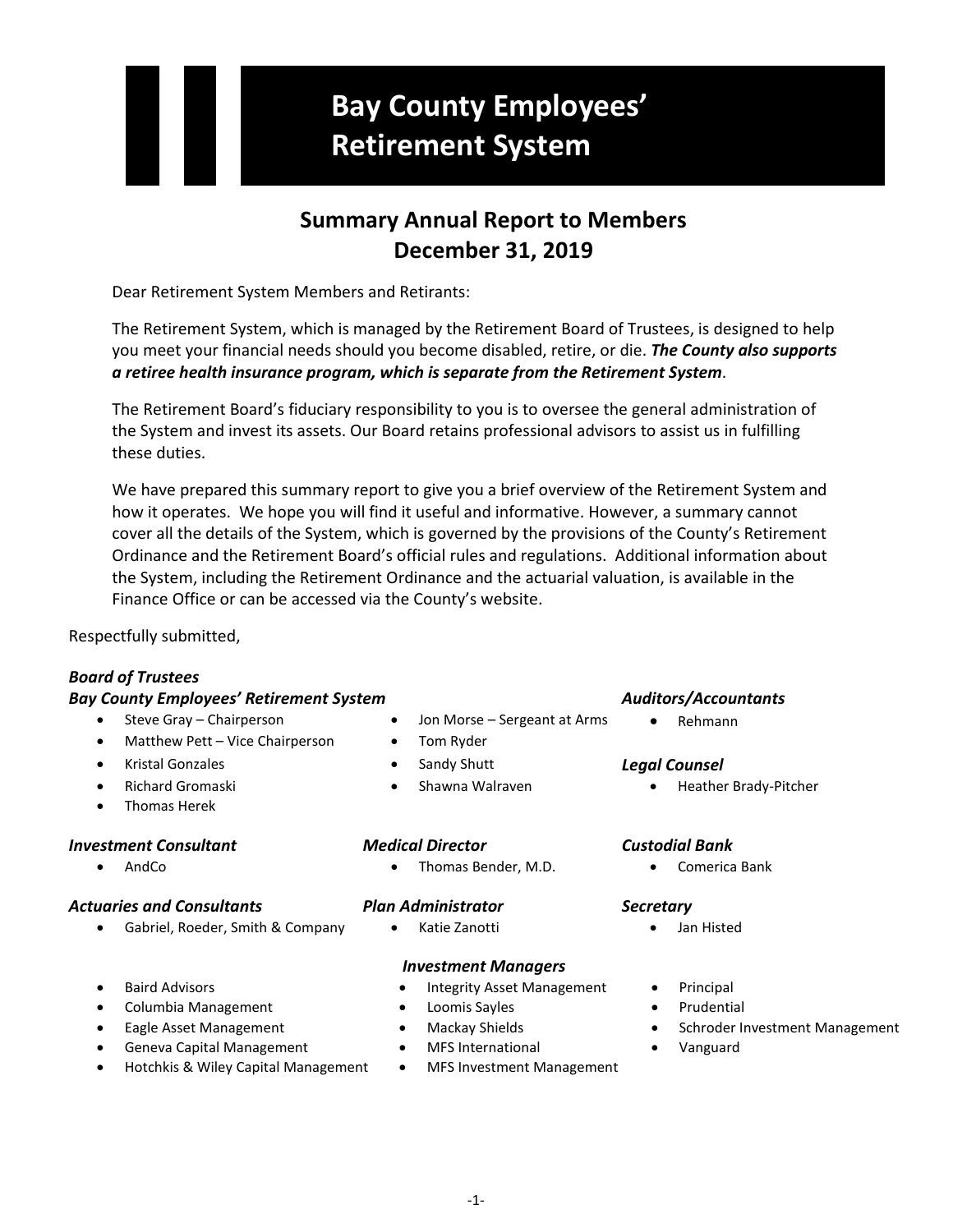# *Summary Results of the Actuarial Valuation*

Your Retirement System's financial objective is to accumulate the assets necessary to pay the promised benefits in an orderly manner. To accomplish this, contribution rates are established in a manner that is designed to keep those rates approximately level as a percentage of payroll from year-to-year.

The Board of Trustees of the Bay County Employees' Retirement System provides for payment of the required employer contribution as described in MCL 38.1140m and the Bay County Employees' Retirement System Ordinance.

To determine an appropriate employer contribution level for the ensuing year and to gauge how the System's funding is meeting this fundamental objective, an independent firm of actuaries and employee benefit consultants, Gabriel, Roeder, Smith & Company, conducts annual actuarial valuations.

These valuations are based on the System's past experience, information about current participation and financial markets, and assumptions concerning the System's future demographic and economic activity. The results of the December 31, 2019 valuation, based on the established funding objective, are summarized below:

| <b>Valuation Date</b>                                  | December 31, 2019                                                                                                                                                                                                                                                                                                                            |  |  |  |  |
|--------------------------------------------------------|----------------------------------------------------------------------------------------------------------------------------------------------------------------------------------------------------------------------------------------------------------------------------------------------------------------------------------------------|--|--|--|--|
| <b>Actuarial Cost Method</b>                           | Individual Entry-Age Normal Cost                                                                                                                                                                                                                                                                                                             |  |  |  |  |
| <b>Amortization Method</b>                             | Level dollar amount for Library. Level percent-of-payroll for all other groups.                                                                                                                                                                                                                                                              |  |  |  |  |
| Open/Closed Plan                                       | The Bay County Employee's Retirement System is open to all future hires, except Library<br>members hired on or after January 1, 2012.                                                                                                                                                                                                        |  |  |  |  |
| <b>Amortization Periods</b>                            | 23 years closed for groups that are underfunded (unfunded accrued liability is positive).<br>20 years open for groups that are overfunded (unfunded accrued liability is negative).<br>10 years closed for BABH Early Retirement Incentive Program (ERIP) starting with the<br>contribution for the calendar year beginning January 1, 2015. |  |  |  |  |
| <b>Asset Valuation Method</b>                          | Market value with 5-year smoothing of gains and losses.                                                                                                                                                                                                                                                                                      |  |  |  |  |
| <b>Valuation Payroll</b>                               | \$53,016,775                                                                                                                                                                                                                                                                                                                                 |  |  |  |  |
| <b>Annual Pensions Paid</b>                            | \$18,933,358                                                                                                                                                                                                                                                                                                                                 |  |  |  |  |
| Average Annual Pensions Paid                           | Ś.<br>18,971                                                                                                                                                                                                                                                                                                                                 |  |  |  |  |
| Deferred Vested Members Annual Benefits                | \$1,051,287                                                                                                                                                                                                                                                                                                                                  |  |  |  |  |
| Retirees and Beneficiaries Receiving Benefits          | 998                                                                                                                                                                                                                                                                                                                                          |  |  |  |  |
| <b>Deferred Vested Members</b>                         | 92                                                                                                                                                                                                                                                                                                                                           |  |  |  |  |
| <b>Active Plan Members</b>                             | 1,190                                                                                                                                                                                                                                                                                                                                        |  |  |  |  |
| Total                                                  | 2,280                                                                                                                                                                                                                                                                                                                                        |  |  |  |  |
| <b>Principal Actuarial Assumptions:</b>                |                                                                                                                                                                                                                                                                                                                                              |  |  |  |  |
| Net Investment Return                                  | 7.25%                                                                                                                                                                                                                                                                                                                                        |  |  |  |  |
| <b>Projected Salary Increases</b><br>$\qquad \qquad -$ | 3.25% pay inflation plus merit and longevity                                                                                                                                                                                                                                                                                                 |  |  |  |  |

− Cost-of-Living Adjustments None

|                          | Year Beginning January 1, 2021<br><b>Employer Contribution Rates as a Percentage of Active Member Payroll</b> |             |             |              |                    |               |              |              |
|--------------------------|---------------------------------------------------------------------------------------------------------------|-------------|-------------|--------------|--------------------|---------------|--------------|--------------|
| <b>Contributions For</b> | General<br>County                                                                                             | <b>DWS</b>  | Library^    | <b>MCF</b>   | Sheriff's<br>Dept. | Road<br>Comm. | Total        | <b>BABH</b>  |
| <b>Valuation Payroll</b> | \$16,711,573                                                                                                  | \$3.477.834 | \$1,111,455 | \$12.629.586 | \$4,612,852        | \$3,286,503   | \$41,829,803 | \$11,186,972 |
| Normal Cost              |                                                                                                               |             |             |              |                    |               |              |              |
| Total                    | 10.09%                                                                                                        | 13.67%      | \$139.080   | 9.39%        | 14.52%             | 15.17%        |              | 10.93%       |
| Member                   | 4.10                                                                                                          | 4.00        | 39,879      | 4.00         | 4.92               | 4.77          |              | 4.00         |
| Employer (ER)            | 5.99                                                                                                          | 9.67        | 99,201      | 5.39         | 9.60               | 10.40         |              | 6.93         |
| Amort, of ERIP UAL       |                                                                                                               |             |             |              |                    |               |              | 1.28         |
| Amort, of UAL            | (10.15)                                                                                                       | 5.33        | (159, 865)  | (4.19)       | (13.26)            | 4.68          |              | (1.52)       |
| <b>Computed ER Rate</b>  | 0.00%                                                                                                         | 15.00%      | \$0         | 1.20%        | 0.00%              | 15.08%        | \$1,246,043  | 6.69%        |

*^ Beginning with the 2013 valuation, the Library contribution is calculated as a level dollar amount, since the Library is closed to future hires.*

|                                             | General |            |         |             | Sheriff's | Road   |         |             |
|---------------------------------------------|---------|------------|---------|-------------|-----------|--------|---------|-------------|
| <b>Funded Status</b>                        | Countv  | <b>DWS</b> | Library | <b>BMCF</b> | Dept.     | Comm.  | Total   | <b>BABH</b> |
| AAL <sup>#*</sup>                           | \$105.4 | \$18.3     | \$11.2  | \$55.0      | \$33.4    | \$33.4 | \$256.7 | \$56.7      |
| Applied assets *<br>(smoothed market value) | 129.7   | 15.4       | 12.9    | 62.7        | 42.2      | 30.9   | 293.7   | 58.3        |
| % funded                                    | 123.0%  | 84.0%      | 115.2%  | 114.1%      | 126.4%    | 92.3%  | 114.4%  | 102.9%      |
| <b>Actuarial Accrued Liabilities</b>        |         |            |         |             |           |        |         |             |

*\* \$ millions*

### *Actuary's Opinion*

It is the actuary's opinion that the contribution amounts recommended in the most recent actuarial report are sufficient to meet the System's financial objective.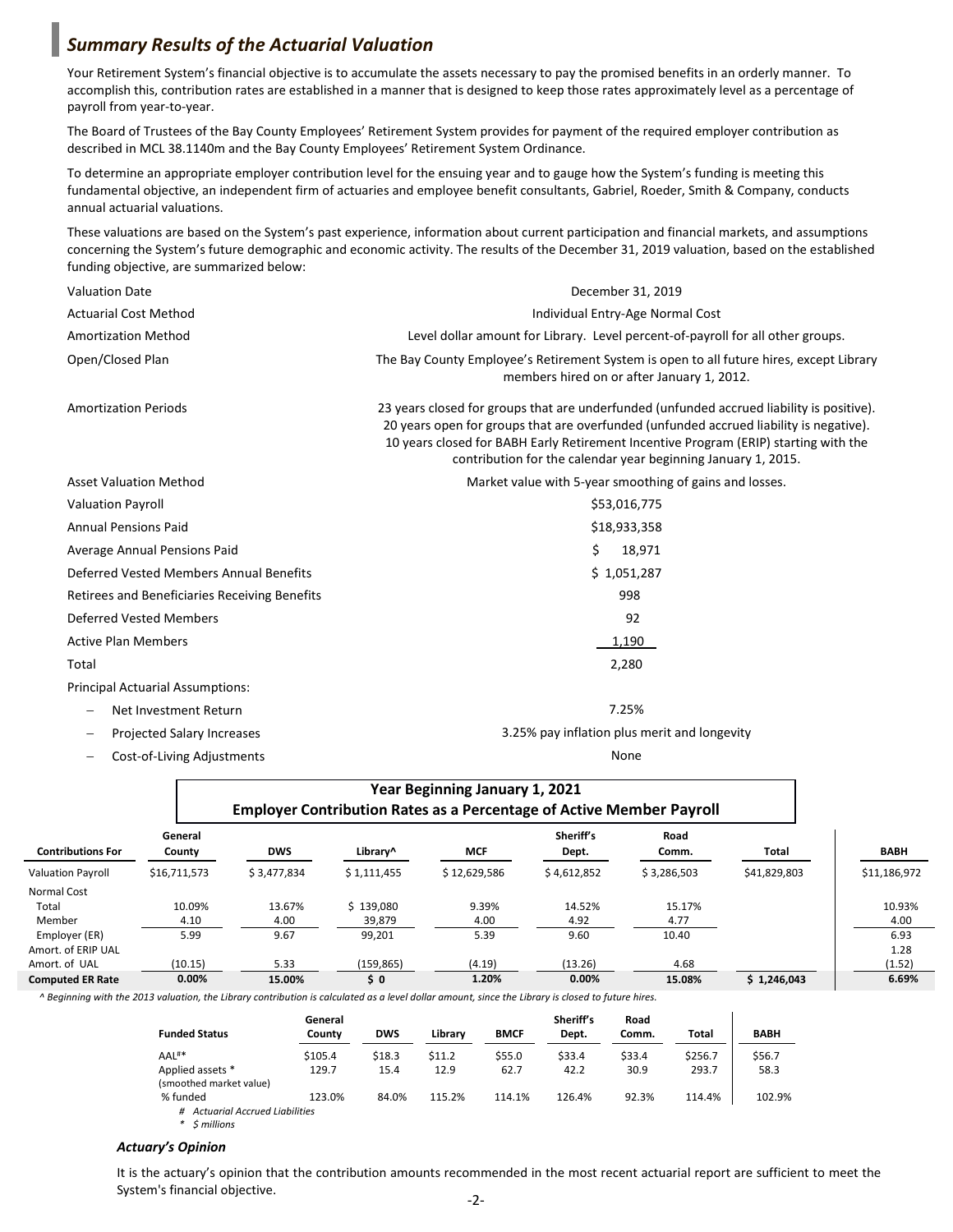# *Summary Financial Information*

## Revenues & Expenditures **Investments**

### **(Market Value)** \* *Adjusted for accruals net of payables, deferred inflows,* and deferred outflows. The market rate of return on System assets net of expenses for the year ended December 31, 2019 was 22.85%. **2019** Market Value - January 1  $\frac{1}{321,196,634}$ Revenues Member contributions 2,165,131 Employer contributions 2,064,908 Investment income 73,657,876 Miscellaneous income 0 Total 77,887,915 Expenditures Benefit payments 18,861,013 Refund of member contributions 220,759 Administrative expenses 237,693 Professional training/education expenses 9,772 Travel expenses 2,384 Investment expenses 1,925,780 Professional expenses and the contract of the contract of the contract of the contract of the contract of the contract of the contract of the contract of the contract of the contract of the contract of the contract of the Total 21,326,001 Market Value - December 31 \$377,758,548 Domestic Stocks – 67% Bonds – 20% Cash Equivalents\* – 5% Real Estate – 8%

The Board of Trustees has confirmed that the employer contributions shown above represent the required employer contribution for the year covered.

| Average Annual Market Rate of Return*<br>Period Ending December 31, 2019 |       |  |  |  |  |
|--------------------------------------------------------------------------|-------|--|--|--|--|
| 1-Year                                                                   | 22.9% |  |  |  |  |
| 3-Year                                                                   | 11.2% |  |  |  |  |
| 5-Year                                                                   | 8.3%  |  |  |  |  |
| 7-Year                                                                   | 10.3% |  |  |  |  |
| 10-Year                                                                  | 10.0% |  |  |  |  |

*\* Geometric averages of reported dollar-weighted annual returns (net of fees). Results may differ from investment manager's stated returns.*

# **Projected Expenses for the Fiscal Year Ending December 31, 2020**

| Administrative                  | \$276,557 |
|---------------------------------|-----------|
| Professional Training/Education | 18,500    |
| Travel                          | 3,800     |
| Investment                      | 1,987,000 |
| Professional                    | 82,500    |